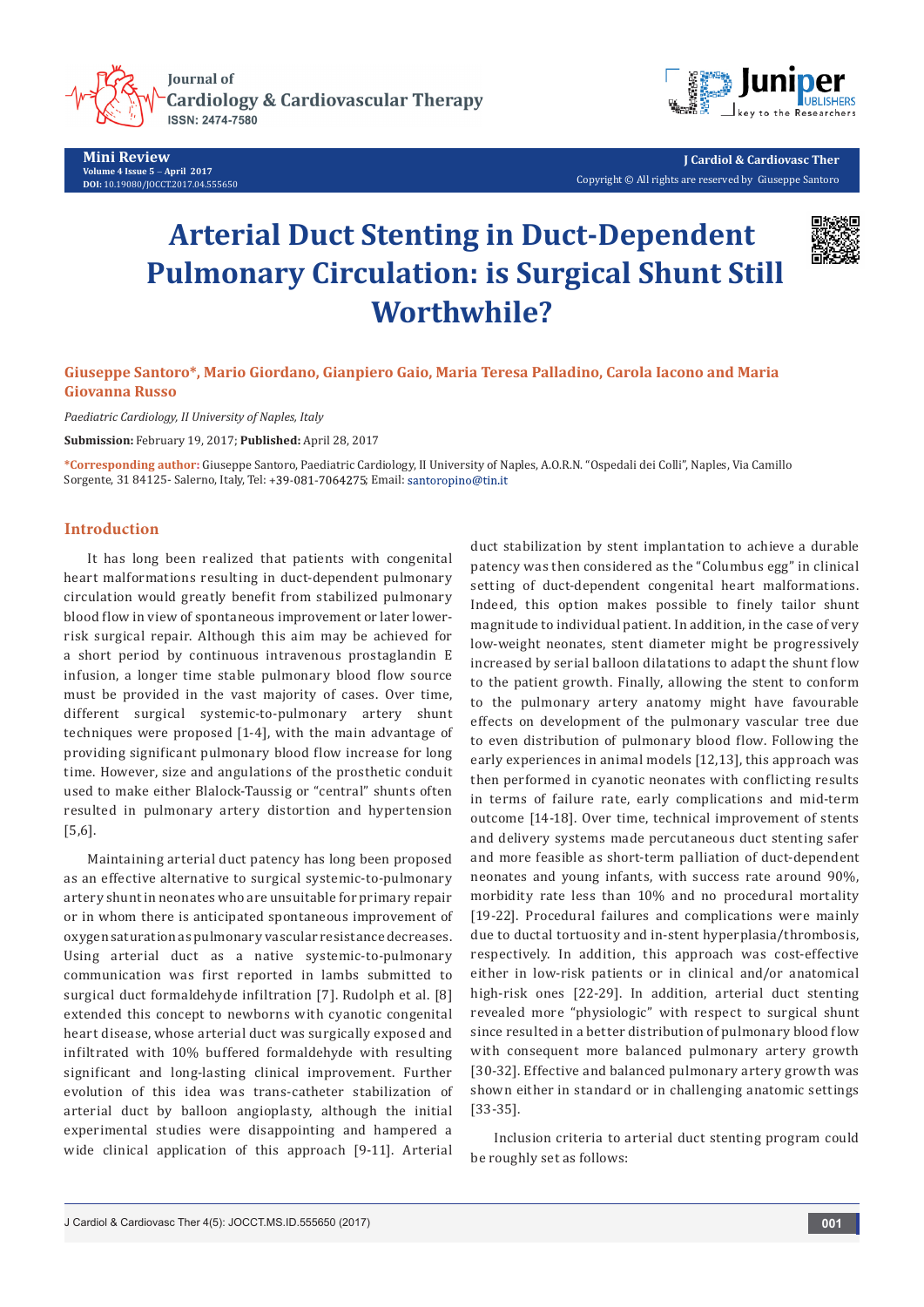a) Patients with high-risk profile for conventional surgical palliation due to significant co-morbidities or with unusual anatomic arrangement of the pulmonary arteries (for example, with the arterial duct serving a discontinuous pulmonary artery or with bilateral ducts serving isolated pulmonary arteries.

b) Patients with anticipated need for a short-term support to pulmonary circulation as in pulmonary atresia with intact ventricular septum after successful radiofrequency pulmonary valve perforation or in critically cyanosed neonates due to Ebstein's anomaly of the tricuspid valve and functional pulmonary atresia.

c) Patients with complex cardiac malformations with uni-ventricular physiology destined to the Fontan operation as a bridge toward an early cavo-pulmonary an astomosis.

d) Elective alternative to systemic-to-pulmonary artery shunt in low-risk neonates in whom early surgical repair may be planned.

The main aims to pursue in the next future should be to increase feasibility rate of duct stabilization in patients with very tortuous arterial ducts and to prolong life-span of the stented duct. Both these advances might universally extend this approach also to include patients with planned surgical repair in late childhood. Newer technologies should give significant answers to these questions. The former goal might be attained with the use of new, very pliable, self-expandable stents that can be deployed using smaller and more easily trackable delivery sheaths. The latter goal might be based on the use of drug-eluting stents, provided evidence-based safety of the released drug, or more flexible covered stents that can be deployed through smaller delivery sheaths. Clinical trial restricted to single centres with special expertise and experience might give final answers to these questions.

#### **References**

- 1. [Blalock A, Taussig H \(1945\) The surgical treatment of malformations](https://demystifyingmedicine.od.nih.gov/dm16/m03d22/Reading02.pdf)  [of the heart in which there is pulmonary stenosis or pulmonary atresia.](https://demystifyingmedicine.od.nih.gov/dm16/m03d22/Reading02.pdf)  [JAMA 128\(3\): 189-202.](https://demystifyingmedicine.od.nih.gov/dm16/m03d22/Reading02.pdf)
- 2. [Potts WJ, Smith S, Gibson S \(1946\) Anastomosis of the aorta to a](https://www.ncbi.nlm.nih.gov/pubmed/21001606)  [pulmonary artery, certain types in congenital heart disease. J Am Med](https://www.ncbi.nlm.nih.gov/pubmed/21001606)  [Assoc 132\(11\): 627-631.](https://www.ncbi.nlm.nih.gov/pubmed/21001606)
- 3. [Waterston DJ \(1962\) Treatment of Fallot's tetralogy in children under](https://www.ncbi.nlm.nih.gov/pubmed/14005236)  [one year of age. Rozhl Chir 41: 181-183.](https://www.ncbi.nlm.nih.gov/pubmed/14005236)
- 4. [Tamisier D, Vouhe PR, Vermant F, Leca F, Massoat C, et al. \(1990\)](https://www.ncbi.nlm.nih.gov/pubmed/1692681)  [Modified Blalock Taussig shunts: results in infants less than 3 months](https://www.ncbi.nlm.nih.gov/pubmed/1692681)  [of age. Ann Thorac Surg 49\(5\): 797-801.](https://www.ncbi.nlm.nih.gov/pubmed/1692681)
- 5. [Fermanis GG, Ekangaki AK, Salmon AP, Keeton BR, Shore DF, et al.](https://www.ncbi.nlm.nih.gov/pubmed/1449812)  (1992) [Twelve year experience with the modified Blalock-Taussig](https://www.ncbi.nlm.nih.gov/pubmed/1449812)  [shunt in neonates. Eur J Cardiothorac Surg 6\(11\): 586-589.](https://www.ncbi.nlm.nih.gov/pubmed/1449812)
- 6. [Potapov EV, Alexi-Maskishvili VV, Dahnert I, Ivanitskaia EA, Lange PE,](https://www.ncbi.nlm.nih.gov/pubmed/11269471)  [et al. \(2001\) Development of pulmonary arteries after central aorto](https://www.ncbi.nlm.nih.gov/pubmed/11269471)[pulmonary shunt in newborns. Ann Thorac Surg 71\(3\): 899-906.](https://www.ncbi.nlm.nih.gov/pubmed/11269471)
- 7. [Lakier JB, Heymann MA, Rudolph AM \(1974\) Inhibition of closure of](https://www.nature.com/pr/journal/v8/n4/abs/pr1974194a.html)  [the ductus arteriosus. Pediatr Res 8: 351-360.](https://www.nature.com/pr/journal/v8/n4/abs/pr1974194a.html)
- 8. [Rudolph AM, Heymann MA, Fishman N, Lakier JB \(1975\) Formalin](https://www.ncbi.nlm.nih.gov/pubmed/48192)  [infiltration of the ductus arteriosus. A method for palliation of infants](https://www.ncbi.nlm.nih.gov/pubmed/48192)  [with selected congenital cardiac lesions. N Engl J Med 292\(24\): 1263-](https://www.ncbi.nlm.nih.gov/pubmed/48192) [1268.](https://www.ncbi.nlm.nih.gov/pubmed/48192)
- 9. [Lund G, Cragg A, Rysavy J, Castaneda F, Salomonowitz E, et al.](http://circ.ahajournals.org/content/68/3/621)  [\(1983\) Patency of the ductus arteriosus after balloon dilatation: an](http://circ.ahajournals.org/content/68/3/621)  [experimental study. Circulation 68: 621-627.](http://circ.ahajournals.org/content/68/3/621)
- 10. [Lund G, Rysavy J, Cragg A, Salomonowitz E, Vlodaver Z, et al. \(1984\)](http://circ.ahajournals.org/content/69/4/772)  [Long-term patency of the ductus arteriosus after balloon dilatation: an](http://circ.ahajournals.org/content/69/4/772)  [experimental study. Circulation 69: 772-774.](http://circ.ahajournals.org/content/69/4/772)
- 11. [Abrams SE, Walsh KP, Diamond MJ, Clarkson MJ, Sibbons P \(1994\)](http://circ.ahajournals.org/content/90/1/442)  [Radiofrequency thermal angioplasty maintains arterial duct patency.](http://circ.ahajournals.org/content/90/1/442)  [An experimental study. Circulation 90: 442-448.](http://circ.ahajournals.org/content/90/1/442)
- 12. [Coe JY, Olley PM \(1991\) A novel method to maintain ductus arteriosus](https://www.ncbi.nlm.nih.gov/pubmed/1869747)  [patency. J Am Coll Cardiol 18\(3\): 837-841.](https://www.ncbi.nlm.nih.gov/pubmed/1869747)
- 13. [Moore JW, Kirby WC, Lovett EJ, O' Neill JT \(1991\) Use of an intravascular](https://www.ncbi.nlm.nih.gov/pubmed/1933975)  [prosthesis \(stent\) to establish and maintain short-term patency of the](https://www.ncbi.nlm.nih.gov/pubmed/1933975)  [ductus arteriosus in new born lambs. Cardiovasc Interv Radiol 14\(5\):](https://www.ncbi.nlm.nih.gov/pubmed/1933975)  [299-301.](https://www.ncbi.nlm.nih.gov/pubmed/1933975)
- 14. [Gibbs JL, Rothman MT, Rees MR, Parsons JM, Blackburn ME, et al.](https://www.ncbi.nlm.nih.gov/pubmed/1372815)  [\(1992\) Stenting of the arterial duct: a new approach to palliation for](https://www.ncbi.nlm.nih.gov/pubmed/1372815)  [pulmonary atresia. Br Heart J 67\(3\): 240-245.](https://www.ncbi.nlm.nih.gov/pubmed/1372815)
- 15. [Schneider M, Zartner P, Sidiropouluos A, Konertz W, Hausdorf G](https://www.ncbi.nlm.nih.gov/pubmed/9792267)  [\(1998\) Stent implantation of the arterial duct in newborns with duct](https://www.ncbi.nlm.nih.gov/pubmed/9792267)[dependent circulation. Eur Heart J 19\(9\): 1401-1409.](https://www.ncbi.nlm.nih.gov/pubmed/9792267)
- 16. [Gibbs JL, Uzun O, Blackburn MEC, Wren C, Hamilton L, et al. \(1999\) Fate](https://www.ncbi.nlm.nih.gov/pubmed/10338453)  [of the stented arterial duct. Circulation 99\(20\): 2621-2625.](https://www.ncbi.nlm.nih.gov/pubmed/10338453)
- 17. [Michel-Behnke I, Akiturch H, Thul J, Bauer J, Hagel KJ, et al. \(2004\) Stent](https://www.ncbi.nlm.nih.gov/pubmed/14755821)  [implantation in the ductus arteriosus for pulmonary blood supply in](https://www.ncbi.nlm.nih.gov/pubmed/14755821)  [congenital heart disease. Cathet Cardiovasc Interv 61\(2\): 242-252.](https://www.ncbi.nlm.nih.gov/pubmed/14755821)
- 18. [Alwi M, Choo KK, Latiff HA, Kandavello G, Samion H, et al. \(2004\) Initial](https://www.ncbi.nlm.nih.gov/pubmed/15261945)  [results and medium term follow up of stent implantation of patent](https://www.ncbi.nlm.nih.gov/pubmed/15261945)  [ductus arteriosus in duct-dependent pulmonary circulation. J Am Coll](https://www.ncbi.nlm.nih.gov/pubmed/15261945)  [Cardiol 44\(2\): 438-445.](https://www.ncbi.nlm.nih.gov/pubmed/15261945)
- 19. [Gewillig M, Boshoff DE, Dens J, Mertens L, Benson LN \(2004\) Stenting](https://www.ncbi.nlm.nih.gov/pubmed/14715191)  [the neonatal arterial duct in duct-dependent pulmonary circulation:](https://www.ncbi.nlm.nih.gov/pubmed/14715191)  [new techniques, better results. J Am Coll Cardiol 43\(1\): 107-112.](https://www.ncbi.nlm.nih.gov/pubmed/14715191)
- 20. [Santoro G, Gaio G, Palladino MT, Iacono C, Carrozza M, et al. \(2008\)](https://www.ncbi.nlm.nih.gov/pubmed/17664187)  [Stenting of the arterial duct in newborns with duct-dependent](https://www.ncbi.nlm.nih.gov/pubmed/17664187)  [pulmonary circulation. Heart 94\(7\): 925-929.](https://www.ncbi.nlm.nih.gov/pubmed/17664187)
- 21. [Udink Ten Cate FE, Sreeram N, Hamza H, Agha H, Rosenthal E, et](https://www.ncbi.nlm.nih.gov/pubmed/23420699)  [al. \(2013\) Stenting the arterial duct in neonates and infants with](https://www.ncbi.nlm.nih.gov/pubmed/23420699)  [congenital heart disease and duct-dependent pulmonary blood flow: A](https://www.ncbi.nlm.nih.gov/pubmed/23420699)  [multicenter experience of an evolving therapy over 18 years. Catheter](https://www.ncbi.nlm.nih.gov/pubmed/23420699)  [Cardiovasc Interv 82\(3\): E233-E243.](https://www.ncbi.nlm.nih.gov/pubmed/23420699)
- 22. [Santoro G, Gaio G, Giugno L, Capogrosso C, Palladino MT, et al. \(2015\)](https://www.ncbi.nlm.nih.gov/pubmed/25855154)  [Ten-years, Single-centre Experience with Arterial Duct Stenting in](https://www.ncbi.nlm.nih.gov/pubmed/25855154)  [Duct-dependent Pulmonary Circulation: Early Results, Learning-curve](https://www.ncbi.nlm.nih.gov/pubmed/25855154)  [Changes and Mid-term Outcome. Cathet Cardiovasc Interv 86\(2\): 249-](https://www.ncbi.nlm.nih.gov/pubmed/25855154) [257.](https://www.ncbi.nlm.nih.gov/pubmed/25855154)
- 23. [Santoro G, Bigazzi MC, Palladino MT, Russo MG, Carrozza M, et al.](https://www.ncbi.nlm.nih.gov/pubmed/15902835/)  [\(2005\) Transcatheter palliation of tetralogy of Fallot with pulmonary](https://www.ncbi.nlm.nih.gov/pubmed/15902835/)  [artery discontinuity. Tex Heart Inst J 32\(1\): 102-104.](https://www.ncbi.nlm.nih.gov/pubmed/15902835/)
- 24. [Butera G, Santoro G, Calabrò R, Carminati M \(2008\) Percutaneous](https://www.ncbi.nlm.nih.gov/pubmed/18599894)  [treatment of ductal origin of the distal pulmonary artery in low-weight](https://www.ncbi.nlm.nih.gov/pubmed/18599894)  [newborns. J Invasive Cardiol 20\(7\): 354-356.](https://www.ncbi.nlm.nih.gov/pubmed/18599894)